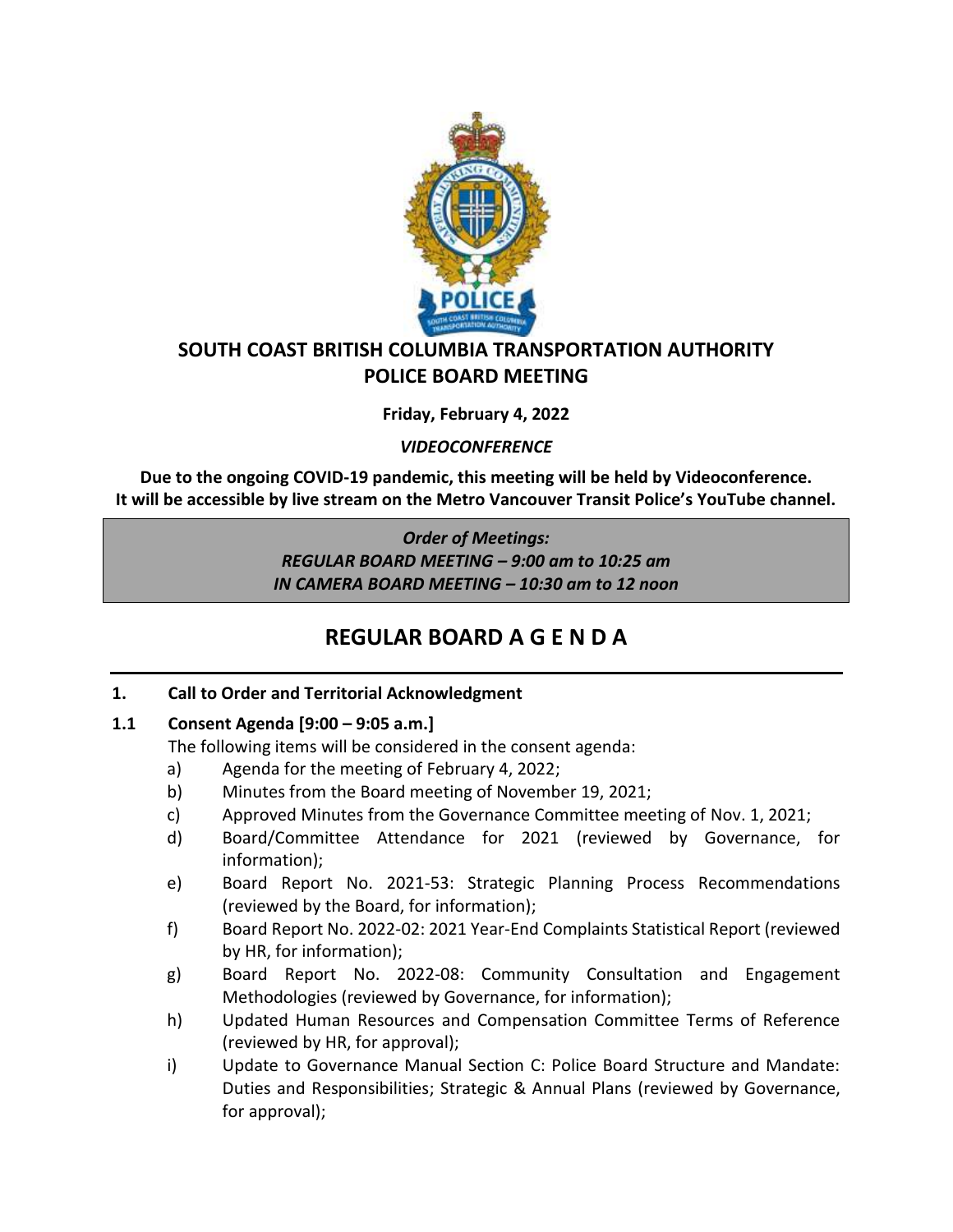- j) Correspondence dated December 7, 2021 from Abbotsford Police Department (for information);
- k) Ministerial Order M498-21 Reappointing Chair Levine and Director Parmar;
- l) 2022 Calendar of Board Meetings; and
- m) Consent Resolution approved by the Board December 8, 2021 (2021-52): A. THAT the South Coast British Columbia Transportation Authority Police Board approves amendment to policy chapter OA130 – [Pursuits;](https://transitpolice.ca/wp-content/uploads/2022/01/OA130-Pursuits-Policy-TP2021-12-08.secured.pdf) and B. Requests the Transit Police to post the amended policy chapter to the Transit

Police website, once the policy is vetted pursuant to the Freedom of Information and Protection of Privacy Act.

#### **1.2 RECOMMENDATION**

THAT the South Coast British Columbia Transportation Authority Police Board of Directors approves or receives for information the following items on the consent agenda:

- a) Agenda for the meeting of February 4, 2022;
- b) Minutes from the Board meeting of November 19, 2021;
- c) Approved Minutes from the Governance Committee meeting of Nov. 1, 2021;
- d) Board/Committee Attendance for 2021 (reviewed by Governance, for information);
- e) Board Report No. 2021-53: Strategic Planning Process Recommendations (reviewed by the Board, for information);
- f) Board Report No. 2022-02: 2021 Year-End Complaints Statistical Report (reviewed by HR, for information);
- g) Board Report No. 2022-08: Community Consultation and Engagement Methodologies (reviewed by Governance, for information);
- h) Updated Human Resources and Compensation Committee Terms of Reference (reviewed by HR, for approval);
- i) Updated to Governance Manual Section C: Police Board Structure and Mandate: Duties and Responsibilities; Strategic & Annual Plans (reviewed by Governance, for approval);
- j) Correspondence dated December 7, 2021 from Abbotsford Police Department (for information);
- k) Ministerial Order M498-21 Reappointing Chair Levine and Director Parmar;
- l) 2022 Calendar of Board Meetings; and
- m) Consent Resolution approved by the Board December 8, 2021 (2021-52): A. THAT the South Coast British Columbia Transportation Authority Police Board approves amendment to policy chapter OA130 – [Pursuits;](https://transitpolice.ca/wp-content/uploads/2022/01/OA130-Pursuits-Policy-TP2021-12-08.secured.pdf) and B. Requests the Transit Police to post the amended policy chapter to the Transit

Police website, once the policy is vetted pursuant to the Freedom of Information and Protection of Privacy Act.

## **1.3 Items Removed from the Consent Agenda [9:05 – 9:15 a.m.]**

Any item removed from the Consent Agenda will be considered individually in numerical order. A separate motion will be required to consider, receive and/or approve each item.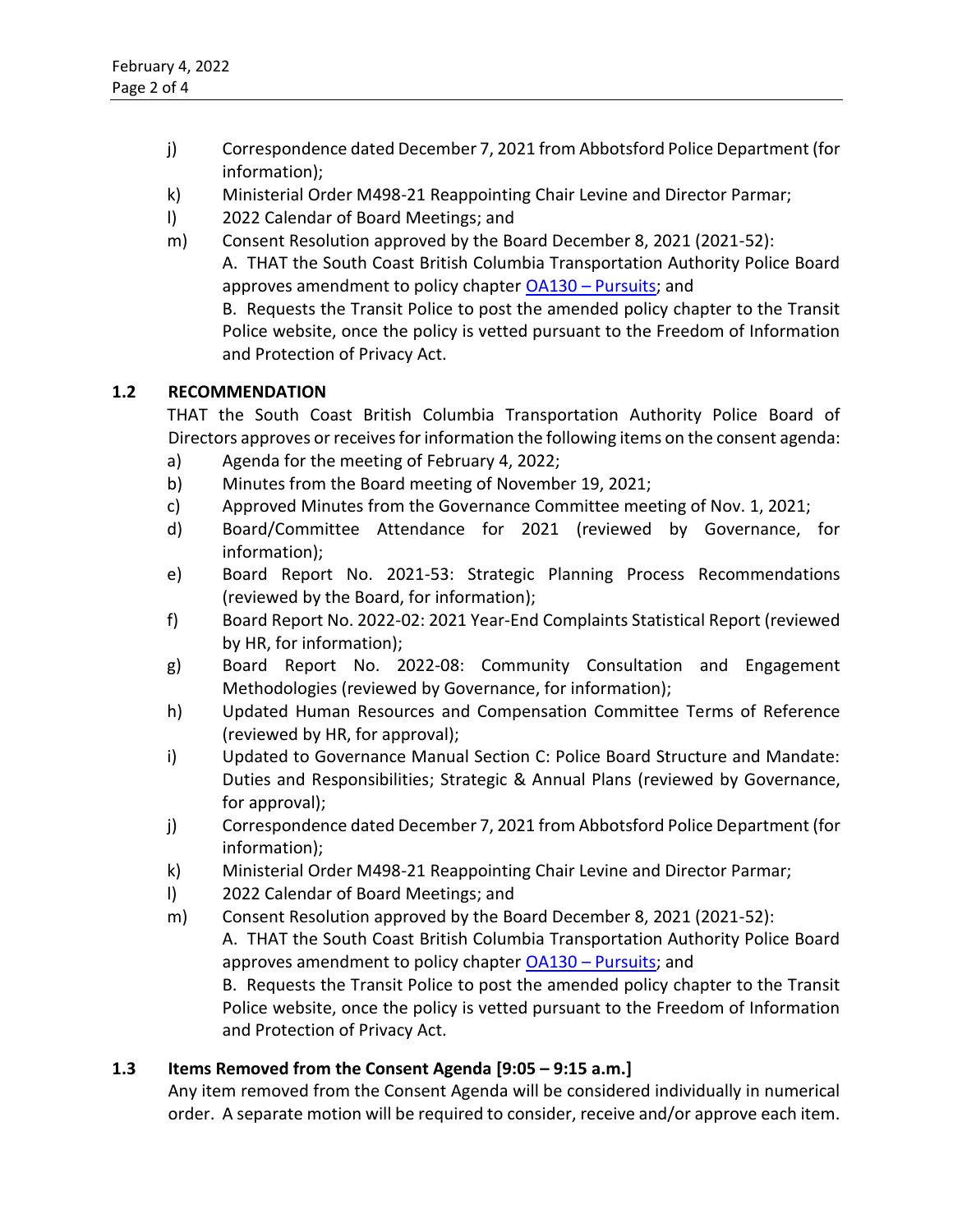### **2. Public Delegations – Written Submissions**

Written submissions from members of the community.

**2.1 Presentation: Strengthening Support to Indigenous Peoples-Update on Actions – Sgt. Cheryl Simpkin [9:15 – 9:30 a.m.]**

The Board to receive a presentation from Sergeant Cheryl Simpkin in regards to an update on the actions to Strengthen Support to Indigenous Peoples and Good Governance.

#### **2.2 Chief Officer Information Report – Chief Officer [9:30 – 9:45 a.m.]**

Report from the Chief Officer to include the following:

- Update on Townhall Sessions for Employees (slides provided for information)
- Operations Division Update
- Administration Division Update

## **2.3 Strategic Plan Implementation Update (Board Report No. 2022-11) – Stephen Crosby [9:45 – 10:00 a.m.]**

The [2022-2026 Strategic Plan](https://transitpolice.ca/wp-content/uploads/2022/01/Transit-Police-Strategic-Plan-20211208-v10-FINAL-web-spreads.pdf) was approved by the Board and is posted on the Transit Police website. Mr. Crosby to provide an update on the implementation of the plan and next steps.

#### **3. Other Business**

#### **3.1 Diversity Initiatives [10:00 – 10:10 a.m.]** As a standing item on the agenda, the Board to discuss diversity initiatives.

#### **3.2 Report from Chair, Governance Committee [10:10 – 10:15 a.m.]**

The Board to receive an oral report from the Chair of the Governance Committee regarding recent activities of the Committee.

#### **3.3 Committee Membership for 2022 [10:15 – 10:20 a.m.] - Chair**

The Board to approve Committee membership for 2022:

#### **3.4 RECOMMENDATION**

THAT the South Coast British Columbia Transportation Authority Police Board of Directors approve the following for 2022:

A) The reappointment of Marnie Larson as Chair of the Human Resources and Compensation Committee and that Directors Hotel, Palmer and Parmar are reappointed for 2022.

B) The reappointment of George Madden as Chair of the Governance Committee and that Directors Dinwoodie, Levy and Hotel are reappointed for 2022.

C) The appointment of \_\_\_\_\_\_\_\_\_\_\_\_\_ as Chair of the Finance Committee and Directors Dinwoodie and Madden are reappointed for 2022.